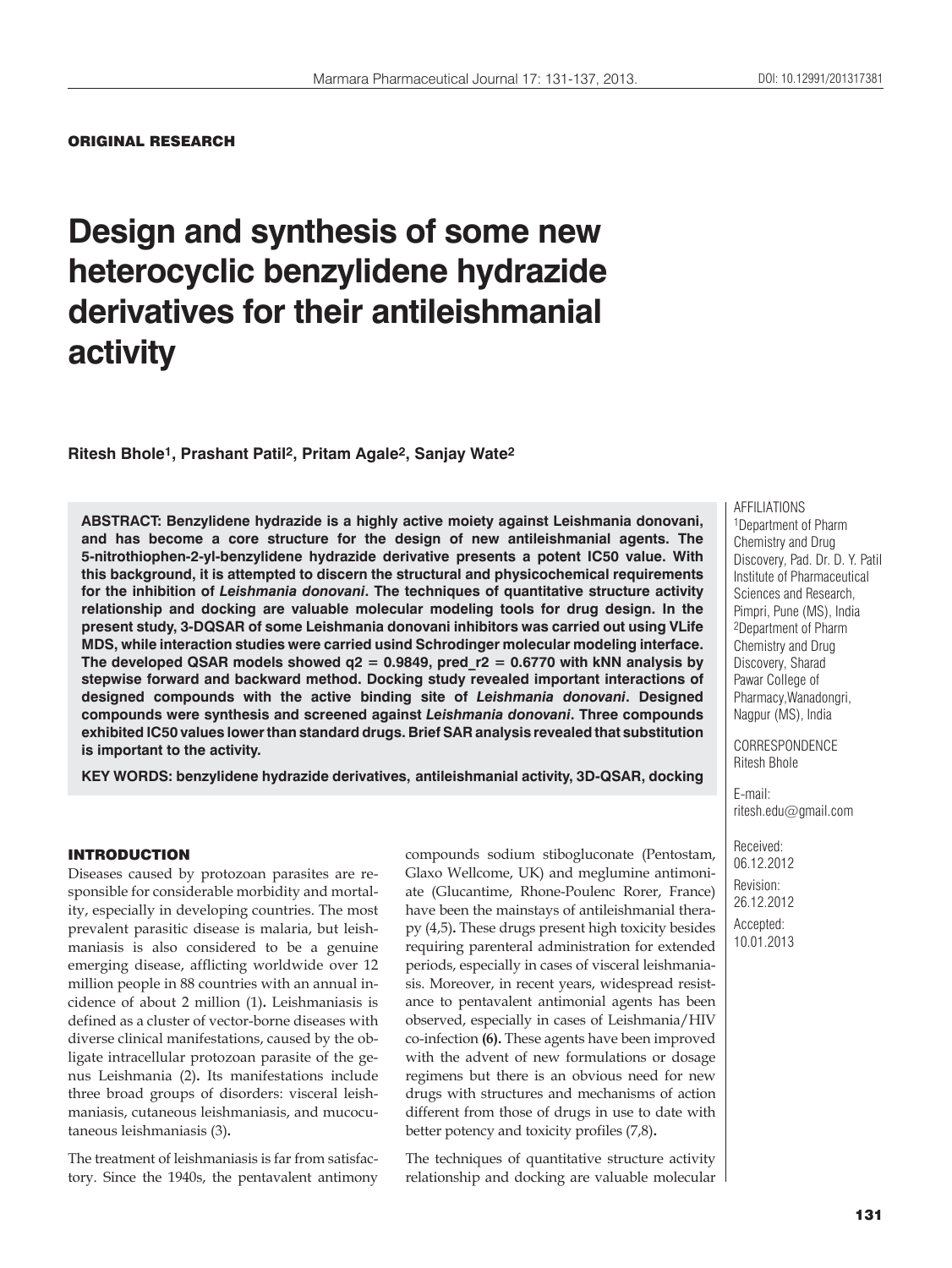modeling tools for drug design. In the present manuscript, we report 3D QSAR model developed along with docking studies of *Leishmania donavani* inhibitors. Quantitative structure activity relationship (QSAR) searches information relating chemical structure to biological and other activites by developing a QSAR model (9,10). Molecular docking describes the generation, manipulation or representation of three-dimensional structures of molecules and associated physicochemical properties. It is the process by which the two molecules are fit together in complementary fashions in 3D space and design the molecules rationally. QSAR studies were done on VLife MDS, while docking calculations were done using Schrodinger GLIDE.

Though both of these softwares Viz, V-Life Science and Schrodinger can perform QSAR and Molecular Docking Studies we use V-Life Sci for QSAR and Schrodinger for Molecular Docking Studies based on its accuracy and precision based on reported studies (11).

# RESULTS AND DISCUSSION *3D-QSAR*

3-DQSAR study was performed on a series of 23 compounds of *Leishmania donavani* inhibitors using V-Life MDS software Version 3.5.15

Statistical results 3-DQSAR analysis showed that QSAR model has good internal as well as external predictability (Table 1). For 3D QSAR a kNN–MFA with stepwise forward backward variable selection method was used resulted in several statistically significant models, of which the corresponding best model is reported herein. The model selection criterion is the value of q2, the internal predictive ability of the model, and that of pred\_r2, the ability of the model to predict the activity of external test set. For activity against *Leishmania donavani*, model was found to be statistically most significant, especially with respect to the internal predictive ability ( $q^2$  = 0.9849) of the model. As the cross-validated correlation coefficient (q) is used as a measure of reliability of prediction, the correlation coefficient suggests that our model is reliable and accurate. The predicted versus the experimental selectivity values for the training and test sets are depicted in (**Figure 1)**. The value of pred\_r2 was obtained for the test set and gave better results, with a value of 0.6770. Thus, the developed model displays good predictivity in regular cross validation.

3D QSAR studies helped to find out the importance of electronegative with bulkier groups at these positions. The electro-

| <b>TABLE 1.</b> Statistical results of 3D QSAR studies by kNN method |                                 |                                  |                       |                                                                                                        |  |  |
|----------------------------------------------------------------------|---------------------------------|----------------------------------|-----------------------|--------------------------------------------------------------------------------------------------------|--|--|
| S.N.                                                                 | <b>Statistical</b><br>parameter | <b>Simulated</b><br>annealing    | Genetic<br>algorithm  | <b>Forward</b><br>backward                                                                             |  |  |
|                                                                      | N                               | 20                               | 20                    | 20                                                                                                     |  |  |
| $\overline{c}$                                                       | k                               | $\mathfrak{p}$                   | $\mathfrak{D}$        | $\mathfrak{D}$                                                                                         |  |  |
| 3                                                                    | df                              | 15                               | 16                    | 17                                                                                                     |  |  |
| $\overline{4}$                                                       | q <sup>2</sup>                  | 0.9706                           | 0.9304                | 0.9849                                                                                                 |  |  |
| 5                                                                    | $q^2$ SE                        | 0.2999                           | 0.4613                | 0.2150                                                                                                 |  |  |
| 6                                                                    | Pred $r^2$                      | 0.7153                           | 0.6974                | 0.6770                                                                                                 |  |  |
| $\overline{7}$                                                       | Pred r <sup>2</sup> SE          | 0.3508                           | 0.3617                | 0.3737                                                                                                 |  |  |
| 8                                                                    | Contributing<br>descriptor      | E 864<br>E 712<br>H 104<br>E 203 | H 163<br>E 49<br>E 70 | E 864 (-0.7001, -0.0473)<br>E 712 (5.0506,5.4668)<br>E 203 (-1.3257, -1.1251)<br>H 104 (0.1069,0.1220) |  |  |



static data point generated was E\_203 (-1.3257 to -1.1251), E\_864 (-0.7001 to -0.0473) and H\_104 (0.1069,0.1220) **(Figure 2)**. It was found that the electronegative groups like alkoxy groups with increase in bulk were essential for potent *Leishmania donavani* inhibition activity and accordingly the substitutions were carried out for designing of NCEs.

TABLE 2. Structure, Experimental data and Predicted Activity of Benzohydrazides used in Training and Test Set using (SA-kNN method) model 1



| No. |                  | <b>Substituents</b>             |       | IC50 $(\mu M)$ |       | Residual  |
|-----|------------------|---------------------------------|-------|----------------|-------|-----------|
|     | $R_1$            | $R_{2}$                         | Exp.  | Pred.          |       |           |
| 1.  | Н                | H                               | 6.54  | 5.45           | Train | $-0.0792$ |
| 2.  | Cl               | Н                               | 1.26  | 0.41           | Train | $-0.4876$ |
| 3.  | OCH <sub>3</sub> | Н                               | 7.21  | 4.69           | Train | $-0.1868$ |
| 4.  | NH <sub>2</sub>  | Н                               | 2.24  | 4.49           | Train | 0.302     |
| 5.  | OH               | H                               | 0.89  | 1.29           | Train | 0.151     |
| 6.  | CH <sub>3</sub>  | Н                               | 4.49  | 4.84           | Train | 0.0326    |
| 7.  | CF <sub>3</sub>  | Н                               | 0.82  | 0.41           | Train | $-0.3011$ |
| 8.  | NO <sub>2</sub>  | Н                               | 2.81  | 6.54           | Train | 0.3668    |
| 9.  | Н                | OCH <sub>3</sub>                | 8.52  | 4.84           | Train | $-0.2456$ |
| 10. | H                | CH <sub>3</sub>                 | 4.84  | 4.49           | Train | $-0.0326$ |
| 11. | H                | CF <sub>3</sub>                 | 3.79  | 2.78           | Train | $-0.1299$ |
| 12. | H                | NO <sub>2</sub>                 | 2.78  | 0.89           | Train | $-0.4947$ |
| 13. | <b>CI</b>        | Cl                              | 0.41  | 1.29           | Train | 0.4876    |
| 14. | F                | F                               | 2.15  | 1.92           | Train | $-0.0491$ |
| 15. | F                | $\mathop{\hbox{\rm Cl}}$        | 1.92  | 2.15           | Train | 0.0491    |
| 16. | NO <sub>2</sub>  | OCH <sub>3</sub>                | 2.00  | 2.78           | Test  | 0.143     |
| 17. | NO <sub>2</sub>  | OH                              | 5.45  | 1.29           | Train | $-0.636$  |
| 18. | OCH <sub>3</sub> | NH <sub>2</sub>                 | 4.69  | 7.29           | Train | 0.1868    |
| 19. | CH <sub>3</sub>  | NH <sub>2</sub>                 | 2.224 | 2.30           | Test  | 0.0115    |
| 20. | CH <sub>3</sub>  | OH                              | 2.30  | 4.49           | Train | 0.2905    |
| 21. | CH <sub>3</sub>  | OCH <sub>3</sub>                | 2.19  | 8.52           | Test  | 0.5900    |
| 22. | Cl               | SO <sub>2</sub> NH <sub>2</sub> | 8.06  | 8.52           | Test  | 0.0241    |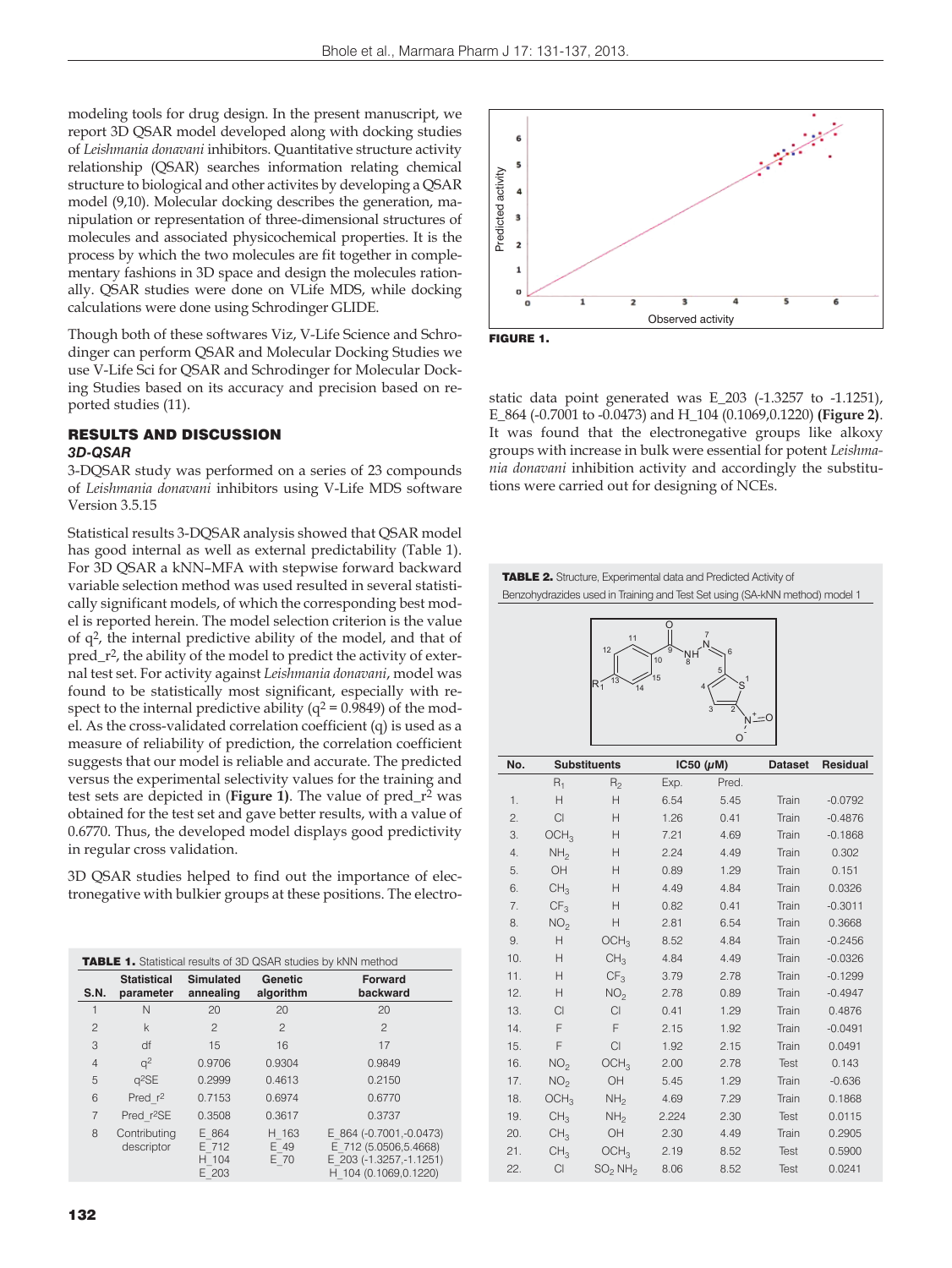

FIGURE 2.



TABLE 3. XP docking of compounds (4.a-4.e) with 2WUU receptor

|                | Sr. No. Compd      |         |         | Glide Emodel Glide Pose |    | Score Score Energy No. H-bond vdw vdw vdw | <b>Good Bad Ugly</b> |    |          |
|----------------|--------------------|---------|---------|-------------------------|----|-------------------------------------------|----------------------|----|----------|
|                | 4.a                | $-10.2$ | $-99.4$ | $-61.6$                 | 2  | 2                                         | 444                  | 10 | $\Omega$ |
| $\overline{c}$ | 4.b                | $-9.95$ | $-87.1$ | $-55.9$                 | 19 | $\overline{2}$                            | 373                  | 13 | $\Omega$ |
| 3              | 4.c.               | $-9.89$ | $-80.4$ | $-536$                  | 66 | $\mathfrak{D}$                            | 324                  | 8  | $\Omega$ |
| $\overline{4}$ | 4.d                | $-961$  | $-91.2$ | $-58.1$                 | 3  | $\mathcal{P}$                             | 387                  | 14 | $\Omega$ |
| 5              | 4.e                | $-9.44$ | $-81.5$ | $-55.4$                 | 53 | 2                                         | 323                  | 6  | $\Omega$ |
| Std            | Pentamidine -10.18 |         | $-56.0$ | $-41.1$                 |    | $\mathcal{P}$                             | 331                  | 15 |          |

# *Docking Study*

 The docking study was performed of the compounds predicted from 3D QSAR in the active site of the protein with side chain flexibility. The docking study revealed hydrogen bond interactions of molecules with different active site residues present in catalytic pocket and specific pocket. Docking pose of compound 4a showed hydrogen bond interactions of aliphatic chain with receptor active site (Figure 3). All selected interacted with *leishmania donavani* receptor out of which compound 4a showed highest Docking score (GLIDE Score), H Bond energy and affinity towards receptors (Table 3).

#### *Chemistry*

The synthesis of the intermediate and target compounds were performed by the reaction illustrated in *Scheme* 1. Compound **2a-2e** namely substituted methylbenzoate was synthesized in



|                |  | $R_{1}$        |                |                |                             |
|----------------|--|----------------|----------------|----------------|-----------------------------|
| 1a             |  | 2a             | 3a             | 4a             | $-C(CH2)9CH3$               |
| 1 <sub>b</sub> |  | 2 <sub>b</sub> | 3 <sub>b</sub> | 4 <sub>b</sub> | $-CH_2$ <sub>7</sub> $CH_3$ |
| 1 <sup>c</sup> |  | 2c             | 3 <sub>c</sub> | 4c             | $-CH_2$ <sub>6</sub> $CH_3$ |
| 1d             |  | 2d             | 3d             | 4d             | $-C(CH2)7CH3$               |
| 1e             |  | 2e             | 3e             | 4e             | $-CH_2$ <sub>5</sub> $CH_3$ |

**SCHEME 1.** Synthetic approach to obtain the library of compounds.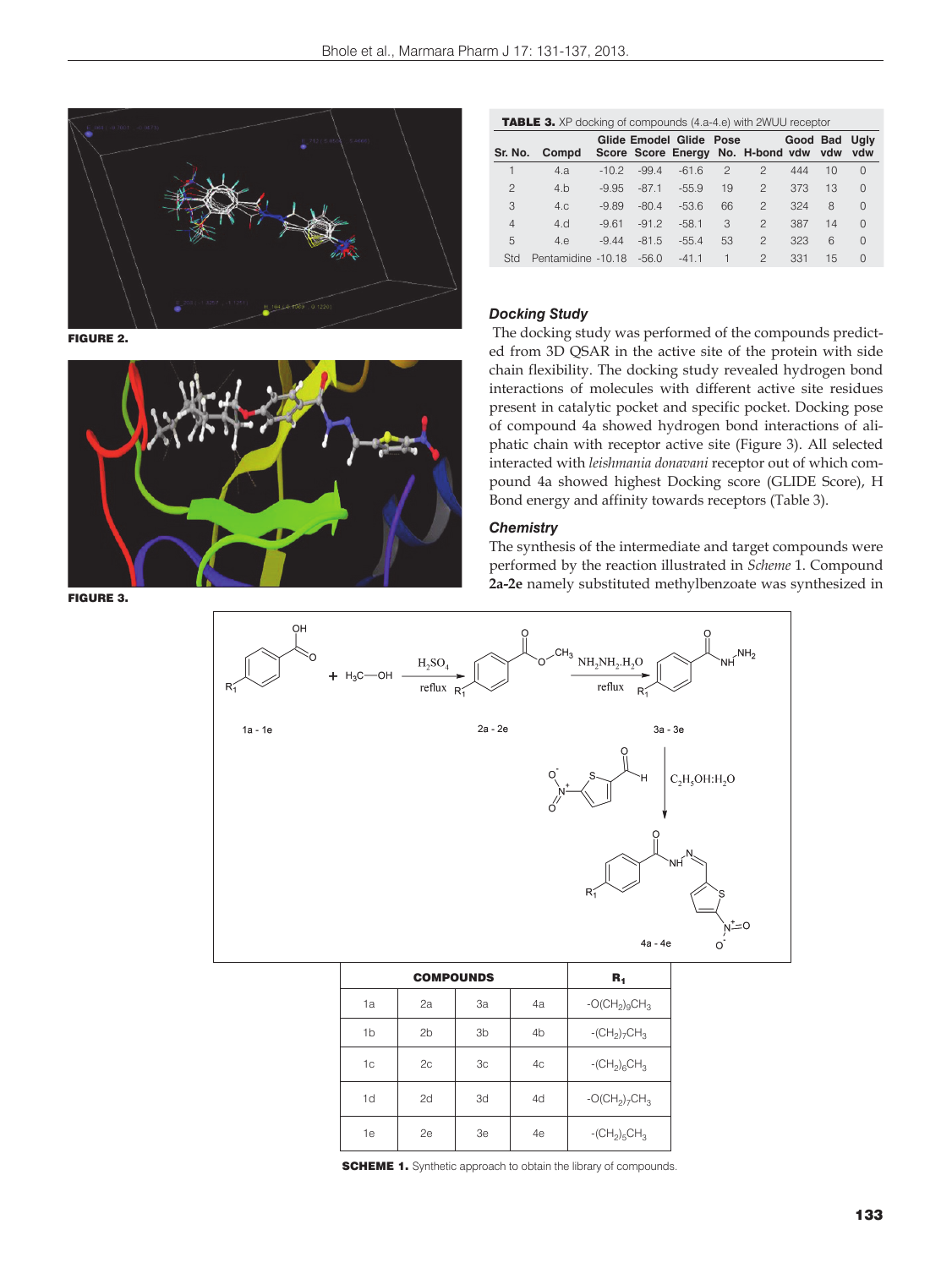| <b>TABLE 4.</b> Predicted and actual activity of compounds 4a-4e |                           |                                          |                        |  |  |
|------------------------------------------------------------------|---------------------------|------------------------------------------|------------------------|--|--|
| Sr. No.                                                          | Compd                     | $IC50$ ( $\mu$ M)<br>Leishmania donovani |                        |  |  |
|                                                                  |                           | <b>Predicted activity</b>                | <b>Actual activity</b> |  |  |
| 1.                                                               | 4.a                       | 0.822                                    | 0.578                  |  |  |
| 2.                                                               | 4.b                       | 0.971                                    | 0.627                  |  |  |
| 3.                                                               | 4.c                       | 0.749                                    | 0.778                  |  |  |
| $\overline{4}$ .                                                 | 4.d                       | 1.23                                     | 1.304                  |  |  |
| 5.                                                               | 4.e                       | 1.392                                    | 1.421                  |  |  |
| 6.                                                               | Pentamidine<br>(Standard) | ۰                                        | 1.249                  |  |  |



FIGURE 4.

excellent yield by esterification of substituted benzoic acid with methnol. The structures of the compounds **3a-3e** were confirmed on the basis of IR spectra which showed the presence of characteristic absorption peaks at 1520-1500 (C=C vibrations), 1610-1500 (C-O stretching), 890-850 (benzene 1,4 -disubstituted), which confirms esterification. The intermediate (2a-2e) undergoes nucleophilic substitution reaction in presence hydrazine hydrate to form an intermediate substituted benzohydrazide (3a-3e). The structures of the reaction products were confirmed by IR, which showed characteristic peak at 1620-1600 (C-O stretching), 3180-3160 (N-H stretching), 1650-1620 (C=N stretching) confirms amination. The final step was carried by condensing intermediate (3a-3e) with 5 nitrothiophene aldehyde resulting in the formation of substituted N-[(5-nitrothiophene-2yl)methylidene]-benzohydrazide (4a-4e). The IR spectra showed bands at 3215 – 3230 (N-H stretching) and 1309 – 1348 (C-S stretching).

# *Biological evaluation*

The five predicted compounds from 3D QSAR and confirmed from docking were tested, in vitro, against *L*. *donovani* promastigote forms at concentrations ranging from 10 to 0.01 μg/mL using well plates and RPMI 1640 medium supplemented with 10% fetal calf serum at 26°, as described in section 5. The observed IC<sub>50</sub> values are summarized in (Table 4). The results obtained show that synthesized and tested compounds (4a), (4b) and (4c) exhibited very promising activities when compared with the standard drug pentamidine, while (4d) and (4e) showed moderate antileishmanial activity **(Figure 4)**.

The predicted  $IC_{50}$  values from QSAR studies were compared with the actual  $IC_{50}$  values the results showed that compounds (4c), (4d) and (4e) exhibited comparable  $IC_{50}$  values to that of predicted  $IC_{50}$  values, while (4a) and (4b) showed variation from predicted values **(Figure 4)**.

# **CONCLUSION**

In conclusion, a series of novel 5-nitroheterocyclic benzohydrazide derivatives were designed and synthesized. 3D QSAR models have good statistical significance and high predictivity. The developed 3D QSAR models revealed the importance of different physicochemical properties of compounds in the *Leishmania donovani* inhibition. It was also found that descriptors like electrostatic and hydrophobic contributes significantly in the activity while, steric descriptor aris contributing negatively in the activity. Docking study revealed important interactions of compounds in the active binding site. The aliphatic chain present in the compounds showed good affinity towards the active site residues. Designed compounds showed good predictive activity and GLIDE score. The compounds, (4c), (4d) and (4e), exhibit the antileishmanial activity as expected from the QSAR studies. The compound (4a), (4b) and (4c) had shown highest antileishmanial activity while other compounds (4d) and (4e) showed moderate antimicrobial activity. The activity was compared with pentamidine as standard drug.

# EXPERIMENTAL WORK

## *Hardware and software*

All molecular modeling studies (3D) were performed using the Molecular Design Suite (VLife MDS software package, version 3.5; from VLife Sciences, Pune, India), conformational analysis was carried out using Schrodinger molecular modeling user interface implemented Dell Desktop Computers with a Dual core processor of Intel and Windows operating system (12).

# *Data set*

A data set comprising 23 compounds belonging to to 5- nitrothiophen-2-yl-benzylidene hydrazide derivatives as *Leishmania donovani* inhibitors were taken from the literature (13). While preparing the data set, compounds whose pharmacological screening was performed by same experimental protocol and conditions were considered. The chemical structures and  $\text{pIC}_{50}$  values for the complete set of compounds are listed in (**Table 2)**.

# *Structure conformation generation*

Structures of compounds were sketched using the 2D structure draw application and converted to 3D structures. All the structures were minimized and optimized with the Merck Molecular Force Field (MMFF) method taking the root mean square gradient (RMS) of 0.01 kcal/mol A° and the iteration limit to 10,000. All the structures were ionized at neutral pH 7. Conformers for each structure were generated using ConfGen by applying OPLS-2005 force field method and least energy conformer was selected for further study and all the compounds were aligned by template based method.

# *3D QSAR*

In the present study, (7.48650 to 31.8668) × (-16.7361 to 0.3877)  $\times$  (-8.4230 to 7.30490) A° grid at the interval of 2.00 was generated around the aligned compounds. The steric, electrostatic and hydrophobic interaction energies are computed at the lattice points of the grid using a methyl probe of charge +1 of gasteiger- marsili type. These interaction energy values are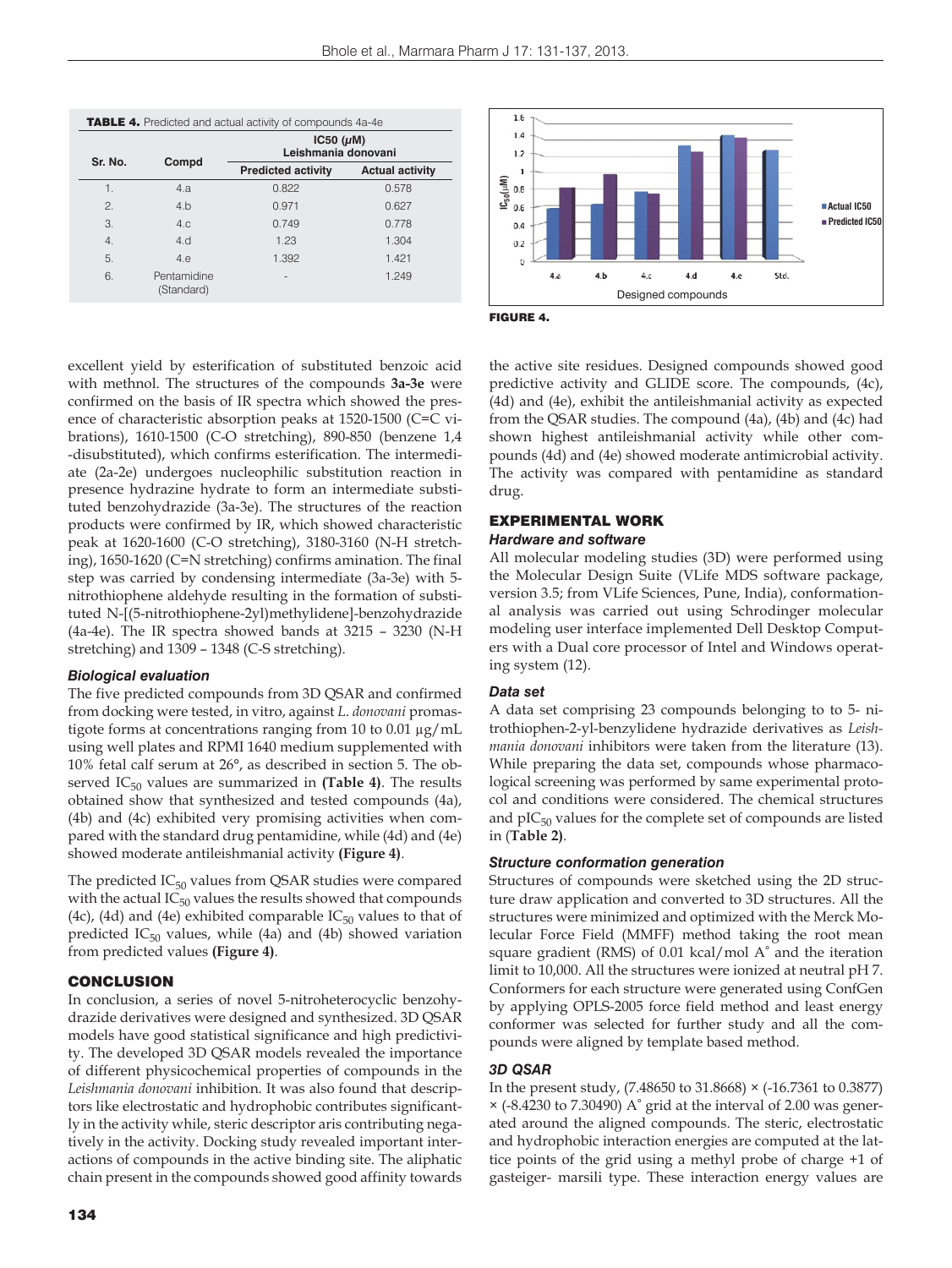considered for relationship generation and utilized as descriptors to decide nearness between molecules. The QSAR models were developed using Stepwise (SW) Forward – Backward, Simulated (SA) Annealing and Genetic Algorithm (GA) variable selection method with  $pIC_{50}$  activity field as dependent variable and physico-chemical descriptors as independent variable having cross-correlation limit of 0.9,0.7 and 1.0 for model 1, model 2 and model 3 respectively. Selection of test and training set was done by sphere exclusion method having `dissimilarity value of 4.2, 5.3and 4.9 for model 1, model 2 and model 3 respectively. Variance cut off point was 0.0.numbers of maximum and minimum neighbors were 5 and 2 respectively.

## *Flexible Docking*

For docking study, co-crystallized structure of *Leishmania donavani* (PDB id *2WUU*) (14) was taken from Brookhaven Protein Data Bank (www.rcsb.org) and prepared by using the Protein preparation wizard removing water and cofactors from the protein, optimizing hydrogen bonding and deleting the ligand present in crystal structure (15). The binding site shows a high degree of flexibility, which poses a big challenge to investigate possible binding modes of a given ligand. So these side chain residues which are close enough to the active ligand and interacting with it were considered as flexible during the docking. Because of the stochastic nature of the docking search algorithm, we have employed multiple runs (10 runs) for each ligand protein setup to ensure convergence to the lowest-energy solution and reranking the poses found afterwards. The most promising poses returned when the docking run terminates was further analyzed in the pose organizer.

## *Synthesis of Designed Compounds*

The synthesis of the intermediate and target compounds were performed by the reaction illustrated in Scheme 1. Compound **2a – 2e** namely, substituted methyl benzoate was synthesized in excellent yield by esterification of compound **1a – 1e**. Reaction of **2a – 2e** with hydrazine hydrate gives compounds **3a –3e**. Condensation of product **3a – 3e** with nitrothiophene aldehyde affords compounds from **4a-4e**.

Chemicals were obtained from Alfa Aesar (UK), Loba Chemie/ S.D. Fine-Chem. /E. Merck. Melting points (m.p.) were detected with open capillaries using Thermonik Precision Melting point cum Boiling point apparatus (C-PMB-2, Mumbai, India) and are uncorrected. IR spectra (KBr) were recorded on FTIR-8400s spectrophotometer (Shimadzu, Japan). HNMR was obtained using a BRUKER AVANCE II 400 Spectrophotometer using CDCl<sub>3</sub>.All chemical shift values were recorded as d (ppm). The purity of compounds was checked by thin layer chromatography (Merck, silica gel, HF, type 60, 0.25 mm). The elemental analysis was performed at RTM Nagpur University, India. Elemental analyses on 4a-4e for C. H, N were within 0.4% of theoretical values.

## **Synthesis procedure**

## *Synthesis of Compound 2a – 2e*

The mixture of substituted benzoic acid (1a-1e) (1 mol) and methanol (30mol) in presence of sulphuric acid was refluxed for 4-6 hr; excess solvent was removed under vacuum. The solid crystals separated were filtered, dried and recrystallized from ethanol.

2a: Yield: 83%, mp 195-197°C, R<sub>f</sub>: 0.44 [ethanol: benzene (1:1)], IR (KBr): cm-1 1506 (C=C vibrations), 1609 (C-O stretching), 884 (benzene 1, 4 -disubstituted), 1H-NMR (DMSO-*d*6): δ2.4 (s, 3H, decoxy, CH<sub>3</sub>), 1.39 (m, 2H, decoxy, OCH<sub>2</sub>), 1.53 (m, 2H, decoxy, CH<sub>2</sub>), 3.66 (m, 2H, decoxy, CH<sub>2</sub>), 2.48 (m, 2H, decoxy, CH<sub>2</sub>), 3.28 (m, 2H, decoxy, CH<sub>2</sub>), 1.57 (m, 2H, decoxy, CH<sub>2</sub>), 3.41 (m, 2H, decoxy, CH<sub>2</sub>), 1.2 (m, 2H, decoxy, CH<sub>2</sub>), 1.32 (m, 2H, decoxy, CH<sub>2</sub>), 7.31-7.32 (d, H<sub>12</sub> and  $H<sub>14</sub>$ , 7.63 (d,  $H<sub>11</sub>$  and  $H<sub>15</sub>$ ), EIMS (m/z): 292 (M<sup>+</sup>).

**2b:** Yield: 69%, mp 44 - 46°C, R<sub>f</sub>: 0.52 [ethanol: benzene (1:1)], IR (KBr): cm-1 1514 (C=C vibrations), 1502 (C-O stretching), 884 (benzene 1, 4 -disubstituted), ), 1H-NMR (DMSO-*d*6): δ 3.78 (s, 3H, octyl, CH<sub>3</sub>), 2.47(m, 2H, octyl, CH<sub>2</sub>), 1.55 (m, 2H, octyl,CH<sub>2</sub>), 1.21 (m, 2H, octyl,CH<sub>2</sub>), 2.45(m, 2H, octyl,CH<sub>2</sub>), 1.34(m, 2H, octyl,CH2),3.24 (m, 2H, octyl,CH2), 2.44 (m, 2H, octyl,CH<sub>2</sub>), 6.97-6.64 (d, H<sub>12</sub> and H<sub>14</sub>), 7.77-7.0 (d, H<sub>11</sub> and  $H_{15}$ , EIMS (m/z): 248 (M<sup>+</sup>).

**2c:** Yield: 83%, mp 122– 124°C, R<sub>f</sub>: 0.57 [ethanol: benzene (1:1)], IR (KBr): cm-1 1506 (C=C vibrations), 1609 (C-O stretching), 884 (benzene 1, 4 -disubstituted), 1H-NMR (DMSO-*d*6): δ 3.71  $(s, 3H, \text{heptyl}, CH_3)$ , 3.01 (m, 2H, heptyl, CH<sub>2</sub>), 2.12 (m, 2H, heptyl,CH<sub>2</sub>), 1.32(m, 2H, heptyl,CH<sub>2</sub>), 1.53(m, 2H, heptyl,CH<sub>2</sub>), 1.35(m, 2H, heptyl, CH<sub>2</sub>), 2.74(m, 2H, heptyl, CH<sub>2</sub>), 6.90-6.68 (d,  $H_{12}$  and  $H_{14}$ ), 7.8–7.15 (d,  $H_{11}$  and  $H_{15}$ ), EIMS (m/z): 234 (M<sup>+</sup>).

**2d:** Yield: 71%, mp 44 - 46°C, R<sub>f</sub>: 0.6 [ethanol: benzene (1:1)], IR (KBr): cm-1 1514 (C=C vibrations), 1502 (C-O stretching), 880 (benzene 1,4 -disubstituted), 1H-NMR (DMSO-*d*6): δ 3.78 (s, 3H, octoxy, OCH<sub>2</sub>), 2.47(m, 2H, octoxy, CH<sub>2</sub>), 1.55 (m, 2H, octoxy, CH<sub>2</sub>), 1.21 (m, 2H, octoxy, CH<sub>2</sub>), 2.45(m, 2H, octoxy, CH<sub>2</sub>), 1.34(m, 2H, octoxy, CH<sub>2</sub>), 3.24 (m, 2H, octoxy, CH<sub>2</sub>), 2.44 (m, 2H, octoxy, CH<sub>2</sub>), 6.99-6.78 (d, H<sub>12</sub> and H<sub>14</sub>), 7.7-7.10 (d, H<sub>11</sub> and H<sub>15</sub>), EIMS (m/z): 264 (M<sup>+</sup>).

**2e:** Yield: 57%, mp: 52 - 54°C, R<sub>f</sub>: 0.63 [ethanol: benzene(1:1)], IR (KBr): cm-1 1610 (C-O stretching), 1516 (C=C vibrations), 875 (benzene 1,4 -disubstituted), 1H-NMR (DMSO-*d*6): δ 2.68 (s, 3H, hexyl, CH<sub>3</sub>), 3.28 (m, 2H, hexyl, CH<sub>2</sub>), 1.94 (m, 2H, hexyl,CH<sub>2</sub>), 2.47 (m, 2H, hexyl,CH<sub>2</sub>), 3.87 (m, 2H, hexyl,CH<sub>2</sub>), 1.34 (m, 2H, hexyl, CH<sub>2</sub>), 6.7-6.58 (d, H<sub>12</sub> and H<sub>14</sub>), 7.54-7.23 (d,  $H_{11}$  and  $H_{15}$ ), EIMS (m/z): 220 (M<sup>+</sup>).

## *Synthesis of Compound 3a – 3e*

The mixture of (2a-2e) (0.02mol) and hydrazine hydrate (0.6 mol) was refluxed for 12 hr. The excess solvent was removed under vacuum and the reaction mixture was cooled at 4-5°C. The solid crystals separated were filtered, washed with cold water, dried and recrystallized from ethanol.

**3a:** Yield: 74.91%, mp 198 - 200°C, R<sub>f</sub>: 0.48 (ethyl acetate), IR (KBr): cm-1 3178 (N-H stretching), 1648 (C=N stretching), 1506 (C=C vibrations), 1609 (C-O stretching), 1328 (aromatic –CH stretching), 1H-NMR (DMSO-*d*6): δ2.4 (s, 3H, decoxy,CH3), 1.39 (m, 2H, decoxy, CH<sub>2</sub>), 1.53 (m, 2H, decoxy, CH<sub>2</sub>), 3.66 (m, 2H, decoxy, CH<sub>2</sub>), 2.48 (m, 2H, decoxy, CH<sub>2</sub>), 3.28 (m, 2H, decoxy, CH<sub>2</sub>), 1.57 (m, 2H, decoxy, CH<sub>2</sub>), 3.41 (m, 2H, decoxy, CH<sub>2</sub>), 1.2 (m, 2H, decoxy, CH<sub>2</sub>), 1.32 (m, 2H, decoxy, CH<sub>2</sub>), 7.31-7.32 (d, H<sub>12</sub> and H<sub>14</sub>), 7.63 (d, H<sub>11</sub> and H<sub>15</sub>), 9.6 (d,H<sub>8</sub>), EIMS (m/z): 292 (M<sup>+</sup>).

**3b:** Yield: 81.91%. mp 195 - 197°C, R<sub>f</sub> : 0.4 [ethanol: benzene(1:1)], IR (KBr): cm-1 1506 (C=C vibrations), 1328 (aromatic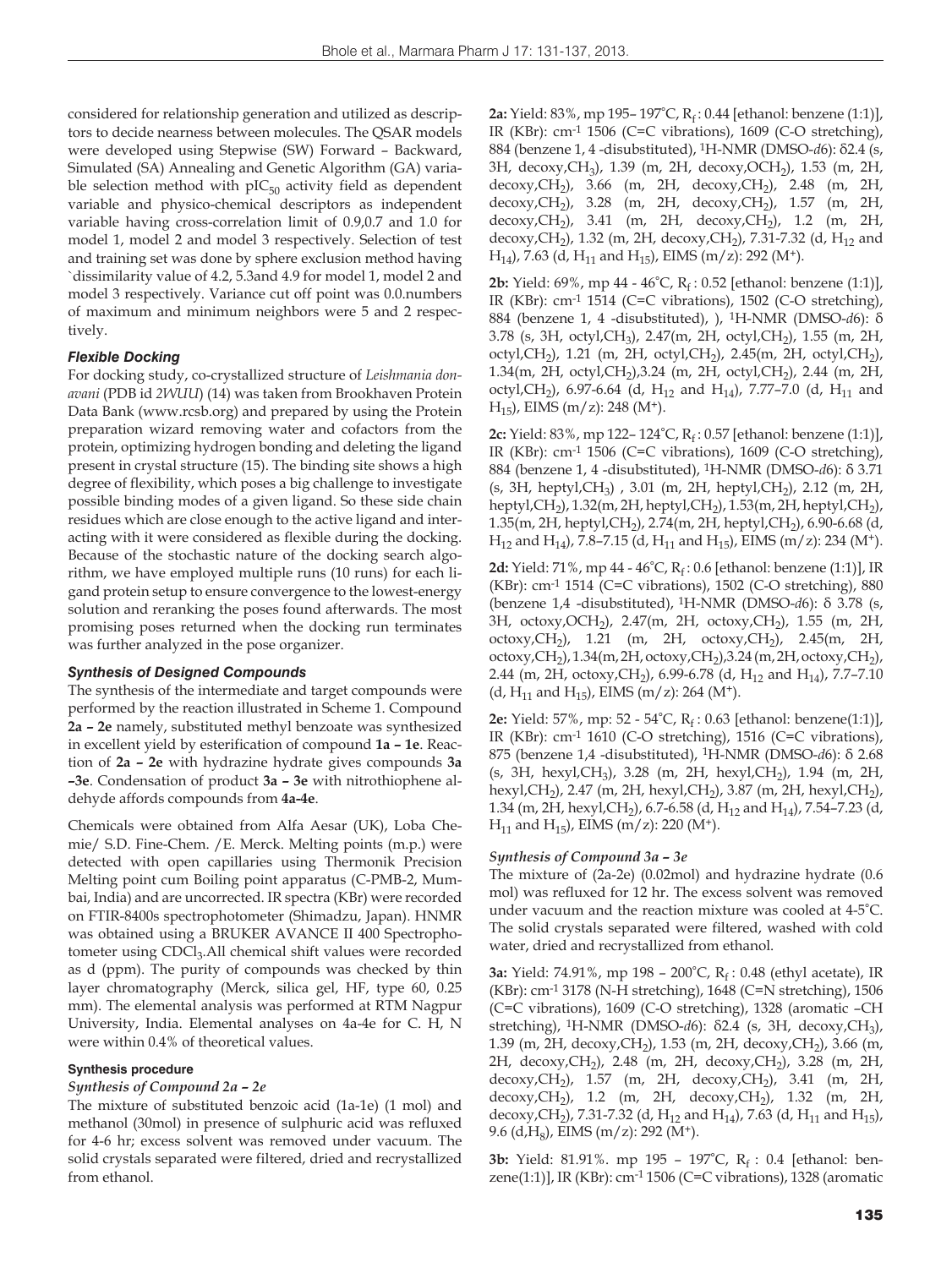–CH stretching), 3180 (N-H stretching), 1609 (C-O stretching), 1635 (C=N stretching), 2856 (CH<sub>3</sub> – O stretching), <sup>1</sup>H-NMR (DMSO-*d*6): δ 3.78 (s, 3H, octyl,CH3), 2.47(m, 2H, octyl,OCH2), 1.55 (m, 2H, octyl,CH2), 1.21 (m, 2H, octyl,CH2), 2.45(m, 2H, octyl,CH<sub>2</sub>), 1.34(m, 2H, octyl,CH<sub>2</sub>),3.24 (m, 2H, octyl,CH<sub>2</sub>), 2.44 (m, 2H, octyl, CH<sub>2</sub>), 6.97-6.64 (d, H<sub>12</sub> and H<sub>14</sub>), 7.77-7.0 (d,  $H_{11}$  and  $H_{15}$ ), 9.6 (d, H<sub>8</sub>), EIMS (m/z): 264(M<sup>+</sup>).

**3c:** Yield: 61%, mp 189 - 191°C, R<sub>6</sub>: 0.39 (ethanol: benzene). IR (KBr): cm-1 1335 (aromatic –CH stretching), 1655 (C=N stretching), 1611 (C-O stretching), 1524 (C=C vibrations), 3174 (N-H stretching), <sup>1</sup>H-NMR (DMSO-*d*6): δ 3.71 (s, 3H, heptyl,CH<sub>3</sub>), 3.01 (m, 2H, heptyl, CH<sub>2</sub>), 2.12 (m, 2H, heptyl, CH<sub>2</sub>), 1.32 (m, 2H, heptyl,CH<sub>2</sub>), 1.53(m, 2H, heptyl,CH<sub>2</sub>), 1.35(m, 2H, heptyl,CH<sub>2</sub>), 2.74(m, 2H, heptyl, CH<sub>2</sub>), 6.90-6.68 (d, H<sub>12</sub> and H<sub>14</sub>), 7.8-7.15 (d,  $H_{11}$  and  $H_{15}$ ), 9.3 (d, H8), EIMS (m/z): 250 (M<sup>+</sup>).

**3d:** Yield: 59%, mp: 173 – 175°C, Rf : 0.52 [ethanol: benzene(1:1)], IR (KBr): cm<sup>-1</sup> 1335 (aromatic –CH stretching), 2844 (CH<sub>3</sub>–O stretching), 1639 (C=N stretching), 3178 (N-H stretching), 1524 (C=C vibrations), 1605 (C-O stretching), 1H-NMR (DMSO-*d*6): δ 3.78 (s, 3H, octoxy, OCH<sub>2</sub>), 2.47(m, 2H, octoxy, CH<sub>2</sub>), 1.55 (m, 2H, octoxy,CH2), 1.21 (m, 2H, octoxy,CH2), 2.45(m, 2H, octoxy, CH<sub>2</sub>), 1.34(m, 2H, octoxy, CH<sub>2</sub>), 3.24 (m, 2H, octoxy, CH<sub>2</sub>), 2.44 (m, 2H, octoxy, CH<sub>2</sub>), 6.99-6.78 (d, H<sub>12</sub> and H<sub>14</sub>), 7.7–7.10 (d, H<sub>11</sub> and H<sub>15</sub>), 9.34 (d, H<sub>8</sub>), EIMS (m/z): 280 (M<sup>+</sup>).

**3e:** Yield: 91%, mp: 201 – 203°C, Rf : 0.68 [ethanol: benzene(1:1)], IR (KBr): cm<sup>-1</sup> 2830 (CH<sub>3</sub> – O stretching), 1520 (C=C vibrations), 3178 (N-H stretching), 1616 (C-O stretching), 1640 (C=N stretching), 1341 (aromatic –CH stretching), 1H-NMR (DMSO*d*6): δ 2.68 (s, 3H, hexyl, CH<sub>3</sub>), 3.28 (m, 2H, hexyl, CH<sub>2</sub>), 1.94 (m, 2H, hexyl,CH2), 2.47 (m, 2H, hexyl,CH2), 3.87 (m, 2H, hexyl,CH<sub>2</sub>), 1.34 (m, 2H, hexyl,CH<sub>2</sub>), 6.7-6.58 (d, H<sub>12</sub> and H<sub>14</sub>), 7.54–7.23 (d, H<sub>11</sub> and H<sub>15</sub>), 9.68 (d, H<sub>8</sub>), EIMS (m/z): 236 (M<sup>+</sup>).

## *Synthesis of Compound 4a – 4e*

The solution of compound (3a-3e) (0.02 mol) and nitrothiophene aldehyde (0.02 mol) was prepared in water: ethanol (2:5) and refluxed with time ranging from 15min to 1hr. The solid crystals separated were filtered, dried and recrystallized from ethanol.

**4a:** Yield: 93%, mp: 176 - 178°C, R<sub>f</sub> : 0.56 [ethanol: benzene (1:1)], IR (KBr): cm<sup>-1</sup> 1555 (aromatic -C-NO<sub>2</sub>), 1647 (C=N stretching), 3165 (N-H stretching), 1482 (C=C vibrations), 1616 (C-O stretching), 1H-NMR (DMSO-*d*6): δ2.4 (s, 3H, decoxy,CH<sub>3</sub>), 1.39 (m, 2H, decoxy,CH<sub>2</sub>), 1.53 (m, 2H, decoxy,CH<sub>2</sub>), 3.66 (m, 2H, decoxy,CH<sub>2</sub>), 2.48 (m, 2H, decoxy,CH<sub>2</sub>), 3.66 (m, 2H, decoxy,CH<sub>2</sub>), 2.48 (m, 2H, decoxy,CH<sub>2</sub>), 3.28 (m, 2H, decoxy,CH<sub>2</sub>), 1.57 (m, 2H, decoxy, CH<sub>2</sub>), 3.28 (m, 2H, decoxy, CH<sub>2</sub>), 1.57 decoxy, CH<sub>2</sub>), 3.41 (m, 2H, decoxy, CH<sub>2</sub>), 1.2 (m, 2H, decoxy, CH<sub>2</sub>), 1.32 (m, 2H, decoxy, CH<sub>2</sub>), 7.4-7.42 (d, 2H, H<sub>12</sub> and H<sub>14</sub>), 7.55–7.56 (d, 1H, H<sub>4</sub>), 7.7 (d, 2H, H<sub>11</sub> and H<sub>15</sub>), 8.11– 8.12 (d, 1H, H<sub>3</sub>), 8.66 (s, 1H, H<sub>6</sub>), 12.17 (s, 1H, H<sub>8</sub>); EIMS (m/z): 431 $(M^+).$ 

Anal. C<sub>22</sub>H<sub>29</sub>N<sub>3</sub>O<sub>4</sub>S: C (60.23%) H (5.78%) N (8.34%)

**4b:** Yield: 81%, mp : 193-195°C R<sub>f</sub> : 0.68 [ethanol: benzene(1:1)], IR (KBr): cm<sup>-1</sup> 2830 (CH<sub>3</sub> – O stretching), 1520 (C=C vibrations), 1600 (C-O stretching), 1341 (aromatic –CH stretching), 1652 (C=N stretching), 3170 (N-H stretching), 1534 (aromatic –C-NO2 ), 1H-NMR (DMSO-*d*6): δ 3.78 (s, 3H, octyl,CH3),

136

2.47(m, 2H, octyl, OCH<sub>2</sub>), 1.55 (m, 2H, octyl, CH<sub>2</sub>), 1.21 (m, 2H, octyl,CH<sub>2</sub>), 2.45(m, 2H, octyl,CH<sub>2</sub>), 1.34(m, 2H, octyl,CH<sub>2</sub>), 3.24 (m, 2H, octyl,CH2), 2.44 (m, 2H, octyl,CH2), 7.04–7.07 (d, 2H,  $H_{12}$  and  $H_{14}$ ), 7.52–7.54 (d, 1H, H<sub>4</sub>), 7.87–7.90 (d, 2H, H<sub>11</sub> and H<sub>15</sub>), 8.09-8.10 (d, 1H, H<sub>3</sub>), 8.66 (s, 1H, H<sub>6</sub>), 12.08 (d, 1H, H<sub>8</sub>); EIMS  $(m/z)$ : 387  $(M<sup>+</sup>)$ .

#### Anal.  $C_{20}H_{25}N_3O_3S$ : C (61.23%) H (6.50%) N (9.84%)

**4c:** Yield: 64%, mp: 216 – 218°C, Rf : 0.53 [ethanol: benzene(1:1)], IR (KBr): cm<sup>-1</sup> 1547(aromatic -C-NO<sub>2</sub>), 3175 (N-H stretching), 1615 (C=N stretching), 1531 (C=C vibrations), 1600 (C-O stretching), 1333 (aromatic –CH stretching), 1H-NMR (DMSO-*d*6): δ 3.71 (s, 3H, heptyl, CH<sub>3</sub>), 3.01 (m, 2H, heptyl, CH<sub>2</sub>), 2.12 (m, 2H, heptyl,CH<sub>2</sub>), 1.32(m, 2H, heptyl,CH<sub>2</sub>), 1.53(m, 2H, heptyl,CH<sub>2</sub>), 1.35(m, 2H, heptyl, CH<sub>2</sub>), 2.74(m, 2H, heptyl, CH<sub>2</sub>), 6.90-6.68 (d,  $H_{12}$  and  $H_{14}$ ), 7.8–7.15 (d,  $H_{11}$  and  $H_{15}$ ), 8.11–8.12 (d, 1H,  $H_{3}$ ), 8.66 (s, 1H, H<sub>6</sub>), 12.17 (s, 1H, H<sub>8</sub>); EIMS (m/z): 373 (M<sup>+</sup>).

## Anal.  $C_{19}H_{23}N_3O_3S$ : C (61.10%) H (6.21%) N (11.25%)

**4d:** Yield: 55%, mp: 182-184°C, R<sub>f</sub>: 0.6 [ethanol: benzene (1:1)], IR (KBr): cm<sup>-1</sup> 1547 (aromatic  $-C$ -NO<sub>2</sub>), 1438 (C=C vibrations), 3180 (N-H stretching), 1334 (C-O stretching, alcohol), 1637 (C=N stretching), 1H-NMR (DMSO-*d*6): δ 3.78 (s, 3H, octoxy, OCH<sub>2</sub>), 2.47(m, 2H, octoxy, CH<sub>2</sub>), 1.55 (m, 2H, octoxy, CH<sub>2</sub>), 1.21 (m, 2H, octoxy, CH<sub>2</sub>), 2.45(m, 2H, octoxy,CH<sub>2</sub>), 1.34(m, 2H, octoxy,CH<sub>2</sub>), 3.24 (m, 2H, octoxy,CH<sub>2</sub>), 2.44 (m, 2H, octoxy, CH<sub>2</sub>), 6.99-6.78 (d, H<sub>12</sub> and H<sub>14</sub>), 7.7-7.10  $(d, H_{11} \text{ and } H_{15})$ , 8.09-8.10  $(d, 1H, H_3)$ , 8.66 (s, 1H, H<sub>6</sub>), 12.08 (d, 1H,  $H_8$ ); EIMS (m/z): 403 (M<sup>+</sup>).

Anal. C<sub>20</sub>H<sub>25</sub>N<sub>3</sub>O<sub>4</sub>S: C (59.53%) H (6.25%) N (10.41%)

**4e:** Yield: 92%, mp: 208 - 210°C, R<sub>f</sub>: 0.59 [ethanol: benzene (1:1)], IR (KBr): cm<sup>-1</sup> 1578(aromatic  $-C-NO_2$ ), 2830 (CH<sub>3</sub> – O stretching), 1566 (C=C vibrations), 3178 (N-H stretching), 1648 (C=N stretching), 1H-NMR (DMSO-*d*6): δ 2.68 (s, 3H, hexyl,CH3), 3.28 (m, 2H, hexyl, CH<sub>2</sub>), 1.94 (m, 2H, hexyl, CH<sub>2</sub>), 2.47 (m, 2H, hexyl,CH<sub>2</sub>), 3.87 (m, 2H, hexyl,CH<sub>2</sub>), 1.34 (m, 2H, hexyl,CH<sub>2</sub>), 6.7-6.58 (d, H<sub>12</sub> and H<sub>14</sub>), 7.54–7.23 (d, H<sub>11</sub> and H<sub>15</sub>), 8.11–8.12 (d, 1H, H<sub>3</sub>), 8.66 (s, 1H, H<sub>6</sub>), 12.17 (s, 1H, H<sub>8</sub>); EIMS (m/z): 359 (M<sup>+</sup>).

Anal. C<sub>18</sub>H<sub>21</sub>N<sub>3</sub>O<sub>3</sub>S: C (60.15%) H (5.89%) N (11.69%)

## ANTILEISHMANIAL ASSAYS (13)

Antileishmanial activity of the compounds was tested in vitro against a culture of *L. donovani* promastigotes. The parasites were grown in RPMI 1640 medium supplemented with 10% fetal calf serum (Gibco Chem Co.) at 26°C. A 3-day-old culture was diluted to 5\*105 promastigotes/mL. Samples were tested at concentrations from 50 to 3.1μg/mL. Drug dilutions were prepared directly in cell suspension in 96-well plates and were incubated at 26°C for 48 h and growth of Leishmania promastigotes was determined by Alamar Blue assay. Standard fluorescence was measured on a Fluostar Galaxy plate reader at excitation wavelength of 544 nm and emission wavelength of 590 nm. Pentamidine were used as the standard antileishmanial agents. Percentual growth was calculated and plotted versus test concentration for computing the  $IC_{50}$ values.